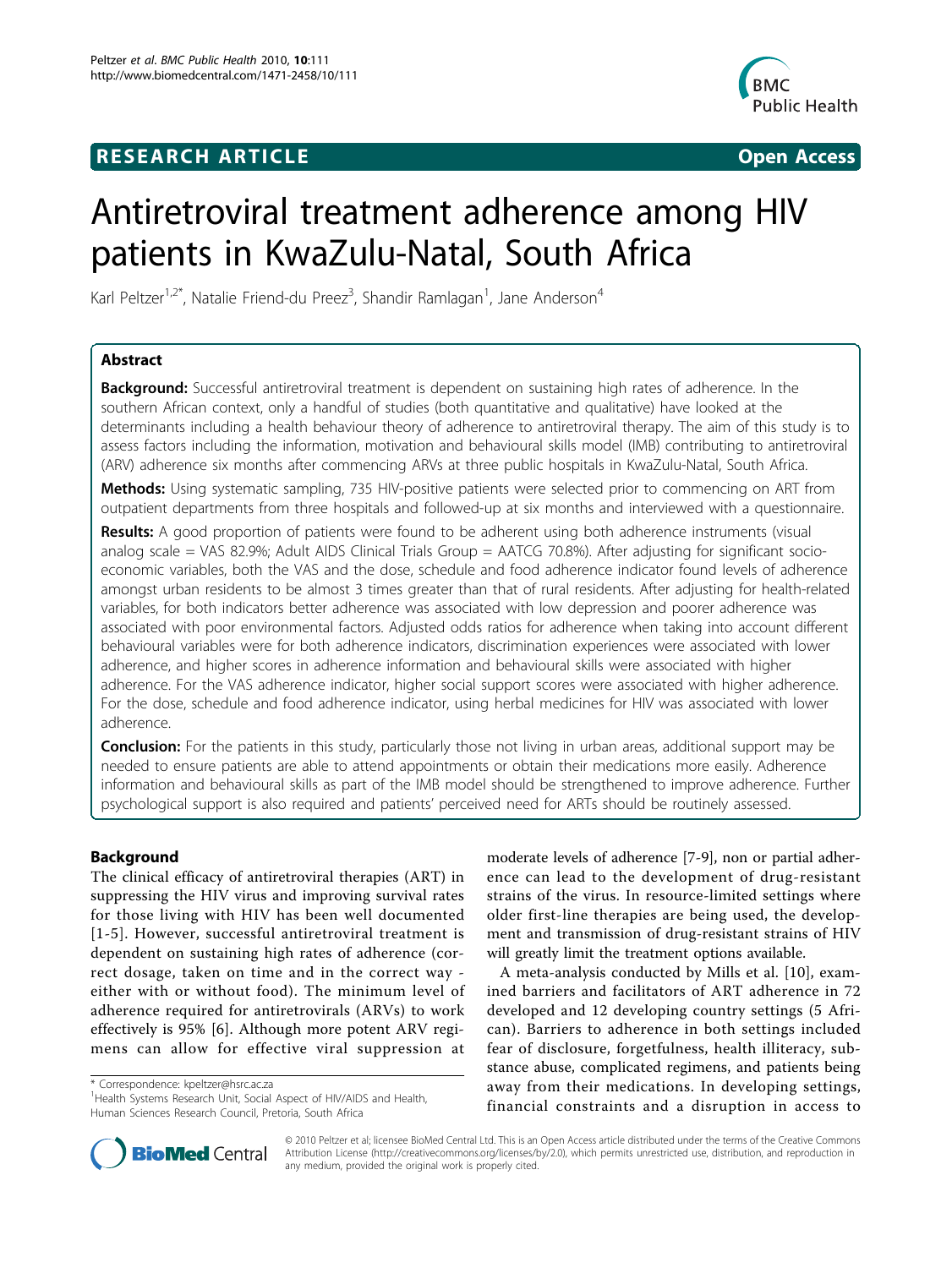medications were also common barriers. Other factors known to affect adherence include issues related to gender [[11,12\]](#page-9-0) and stigma [\[13](#page-9-0)-[15\]](#page-9-0). In the southern African context, only a handful of studies (both quantitative and qualitative) have looked at the determinants of adherence to antiretroviral therapy. Common barriers identified include fear of disclosure, alcohol use, traditional medicine use, feeling better on treatment, inadequate knowledge about the disease and ARVs, stigma, transport costs, [\[16](#page-9-0)-[20\]](#page-9-0), lack of social support (financial and emotional) [[17\]](#page-9-0), stigma, discrimination, depression and hopelessness, not being able to disclose their HIV status and a lack of food [[19,20\]](#page-9-0), service-related factors [[18,20\]](#page-9-0), patients' beliefs and behaviours [\[18](#page-9-0)], pill burden and drug side-effects [[18,20](#page-9-0)].

There is a lack of studies investigating treatment competency factors and also utilizing a health behaviour theory such as the Health Belief Model [[18\]](#page-9-0) in relation to ART adherence in Africa [[21\]](#page-9-0). One promising health behaviour theory that has been tailored specifically to designing interventions to promote adherence to ART in developed countries is the information, motivation and behavioural skills model (IMB) [\[22](#page-9-0)]. The aim of this study is to assess factors including the information, motivation and behavioural skills model (IMB) contributing to ARV adherence six months after commencing ARVs at three public hospitals in KwaZulu-Natal, South Africa.

## Methods

## Design and setting

This is a cross-sectional study of all treatment-naúve patients  $(N = 735)$  recruited from all three public hospitals in Uthukela health district in KwaZulu-Natal from October 2007 to February 2008. The District has one regional and two district hospitals, one private hospital, three primary health care facilities, 24 fixed clinics and 17 mobile clinics with 177 visiting points [\[23](#page-9-0)]. Initiation to ART is done at the three public hospitals. Some patients are referred to primary care clinics for ARV collection but return to the hospital for six monthly visits. HIV treatment is provided free of charge. The treatment programme provides patients with access to counselling, nutritional assistance, psychosocial support and social welfare evaluation.

## Sample and procedure

All ARV-naúve patients who were about to commence ARVs (18 years and above) and who consecutively attended the HIV clinics during the recruitment period were eligible for this study. Physicians from the three selected public clinics asked every consecutively visiting ART-naïve patient meeting the inclusion criteria of being 18 years or over if they would like to complete a confidential survey and interview concerning their health and social situation. This would include information from their medical records on details of their medical condition, laboratory tests and treatment. If the potential participant indicated an interest in participating, the health care provider then referred them to an external HSRC research assistant for possible research participation. The interviews were conducted by four trained external HSRC researchers (one or two per HIV clinic) in interview administration of the semi-structure interview schedule. Interviewers were trained over one week in questionnaire administration and ethics procedures. Recruitment took place over a period of four months, with 97.8% participation rate. The questionnaire was translated into the major language spoken in the study area (Zulu) and verified by a second translator. Where inconsistencies were found, these were corrected. Pre-testing of the questionnaire was completed with five HIV-positive persons not involved in the study. More details about the setting, sampling procedure and recruitment have been described elsewhere [\[24\]](#page-9-0). Patients at six months follow-up were interviewed at the clinic. Patients who failed to attend for planned follow-up were contacted by telephone and up to two home visits.

Ethics approval was obtained from the HSRC ethics committee and approval was obtained from the Provincial Department of Health in KwaZulu-Natal.

## Measures

Patients were interviewed with an anonymous questionnaire that requests information on sociodemographic characteristics, clinical history and health-related characteristics and health beliefs. Clinical data relating to date of HIV diagnosis, HIV acquisition and transmission risk factors, current CD4 cell count, viral load (Chiron 3.0 bDNA), opportunistic infections, HIV and non-HIV medications was obtained from the medical chart.

## The Revised Sign and Symptom Checklist for Persons with HIV Disease

The SSC-HIVrev is a 72-item checklist of HIV/AIDS specific physical and psychological symptoms, scored using the following scale:  $0 = not present today, 1 =$ mild,  $2 =$  moderate,  $3 =$  severe [\[25](#page-9-0)]. Female-specific symptoms were removed, reducing the total to 64 [\[24](#page-9-0)]. An HIV symptom index (symptom intensity) was created which weights each symptom's presence (0 or 1) by a rating of 1-3 (mild, moderate or severe). Cronbach's alpha of this scale for this sample was 0.84.

## Health-Related Quality of Life

The WHOQOL-HIV BREF is based on the WHOQOL-HIV measure, one of the two World Health Organization's QoL instruments for use with HIV-infected populations [[26\]](#page-9-0). This instrument is intended for crosscultural use and is meant to be accessible to researchers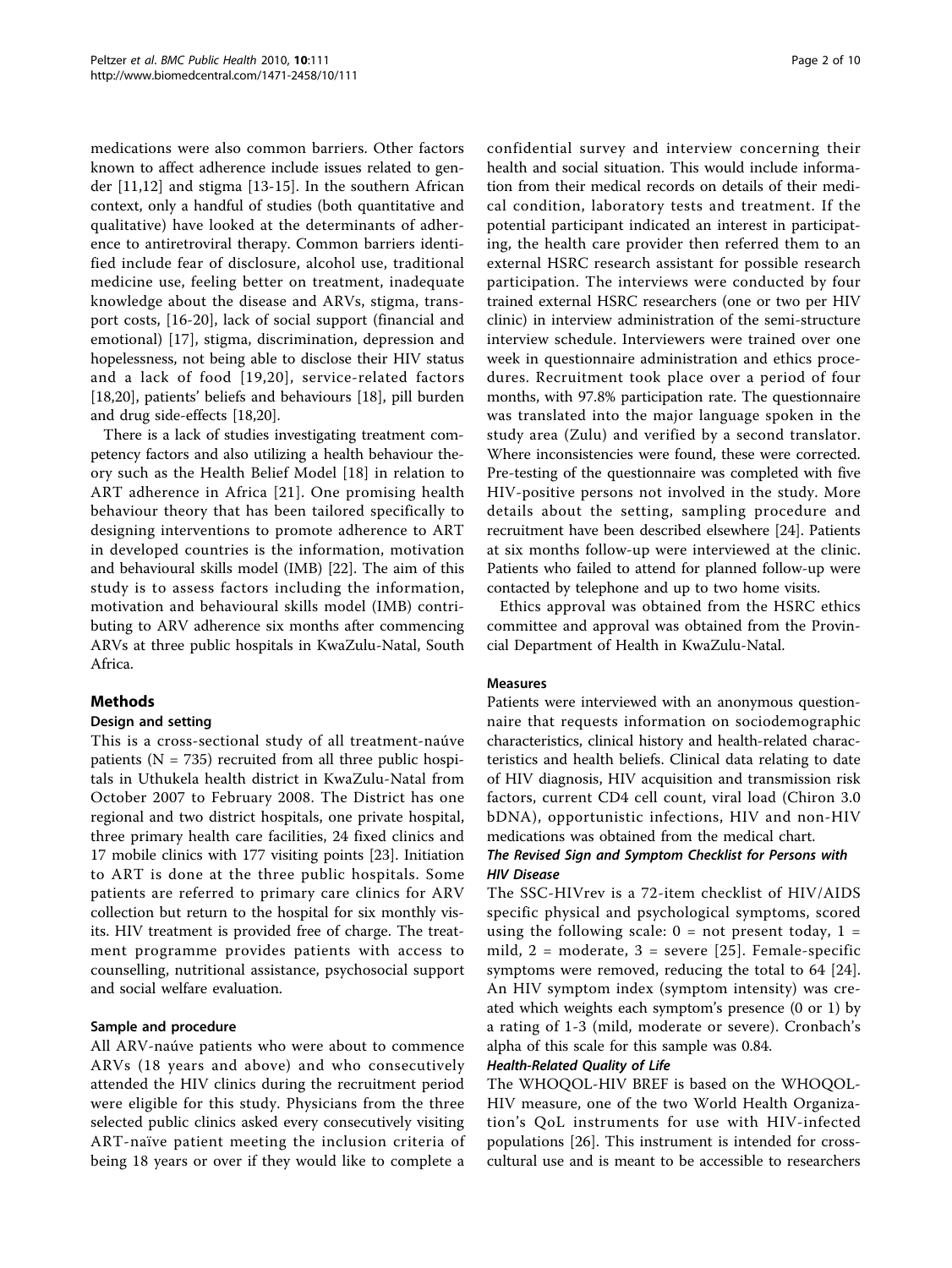in low-income countries. The individual respondent's overall QoL are measured directly: 'How would you rate your quality of life?' (ranging from 'very poor' to 'very good'); 'How satisfied are you with your health?' (ranging from 'very dissatisfied' to 'very satisfied'). The 31-item WHOQOLHIV BREF produces six domain scores, which denote an individual's subjective perception of their own QoL in the following domains: physical, psychological, level of independence, social relationships, physical environment and spirituality. The individual items are rated on a 5-point Likert scale where '1' indicates 'low, negative perceptions' and '5' indicates 'high, positive perceptions.' Domain scores are scaled in a positive direction, where higher scores denote higher perceived QoL [\[27](#page-9-0)]. Reliability was good for five of the six domains (Cronbach's alpha 0.60-0.72) and lower for the social relationships domain (Cronbach's alpha 0.46). Cronbach's alpha for the whole HRQoL scale was 0.88 for this sample.

## Alcohol Use Disorder

Identification Test (AUDIT)-C focuses solely upon consumption of alcohol (i.e. the frequency of drinking, the quantity consumed at a typical occasion, and the frequency of heavy episodic drinking (i.e. consumption of six standard drinks or more on a single occasion - in South Africa a standard drink is 12 g alcohol) [[28\]](#page-9-0). Because AUDIT is reported to be less sensitive at identifying risk drinking in women [\[29](#page-9-0)], the cut-off points of binge drinking for women were reduced by one unit as compared with men. Gual et al. [[30\]](#page-9-0) recommend a cutoff point of ≥ 5 for men and ≥ 4 for women although the false-positive rate was 46.5% among male and 63.3% among female patients when compared with a clinical diagnosis of risky drinking. Cronbach's alpha for the AUDIT-C in this sample was 0.85.

## Internalized AIDS stigma

Items were adapted to assess internalized AIDS stigma from a scale developed to measure AIDS related stigma beliefs in general South African populations. We selected seven items from the AIDS-Related Stigma Scale [\[31](#page-9-0)] and reframed the wording to represent negative self-perceptions and self-abasement in relation to being a person living with HIV/AIDS. The items focused on self-blame (e.g., "I sometimes feel worthless because I am HIV positive.") and concealment of HIV status from others (e.g., "I hide my HIV status from others."). In this study, we examined responses to each of the four internalized stigma items as individual indicators of internalized AIDS stigma and we computed a scale by summing all items endorsed in the direction of greater internalized stigma. Items were responded to from  $1$  = strongly agree to  $4$  = strongly disagree. Strongly agree and agree were converted to "1" and strongly disagree and disagree to "0"; scale scores represent the sum total of endorsed items, range 0-7. Cronbach's alpha for this stigma index was 0.64 for this sample.

## HIV/AIDS discrimination experiences

To assess AIDS-related discrimination, we asked participants if they had experienced seven discrimination-related events, e.g., whether they had been treated differently since they had disclosed their HIV status to friends and family; whether being HIV positive had caused them to lose a job or a place to stay; and whether they had experienced discrimination because they are HIV positive. Response options were "yes" or "no". Cronbach's alpha for this sample was 0.54.

## Social support

Three items were drawn from the Social Support Questionnaire to assess perceived social support [[32](#page-9-0)]. The items were selected to reflect perceived tangible and emotional support: If I were sick and needed someone to take me to a doctor I would have trouble finding someone (reversed); I feel that there is no one I can share my most private concerns and fears (reversed); and I feel a strong emotional bond with at least one other person. These items were responded to on 4-point scales,  $1 =$  completely true, to  $4 =$  completely false, and summed to a score with a range of 3-12. Cronbach's alpha for this sample was .83.

We assessed depressive symptoms using the 10-item version of the Centers for Epidemiologic Studies Depression Scale (CES-D) [\[33\]](#page-9-0). The CES-D has been widely used in studies of the relationship between HIV and depression [\[34\]](#page-9-0). Cronbach's alpha for this sample was 0.54.

## Adherence assessment

ARV treatment adherence was assessed by two selfreported adherence measures - the Adult AIDS Clinical Trials Group (AACTG) adherence instrument and the 30-day visual analog scale (VAS). The AACTG consists of nine questions that assess adherence from the previous 1-4 days, within the past week, prior to the interview. The instrument also assesses reasons for non-adherence [[35](#page-9-0)]. The 30-day visual analog scale (VAS) provided an overall adherence assessment for a longer time interval (one month). Both have been validated in resource-limited settings [\[36,37](#page-9-0)]. Adherence is calculated as the % of doses taken over those prescribed. Adherence levels assessed from the VAS are defined as follows: full adherence = 100%, partial adherence  $\ge$ /= 95% and < 100%, and non-adherence as < 95% of prescribed doses taken since the last refill.

Dose adherence was assessed by asking participants to report on how many days they had missed taking all their doses during the past 4 days. Dose non-adherence was defined as having missed all doses on at least one day during the past 4 days.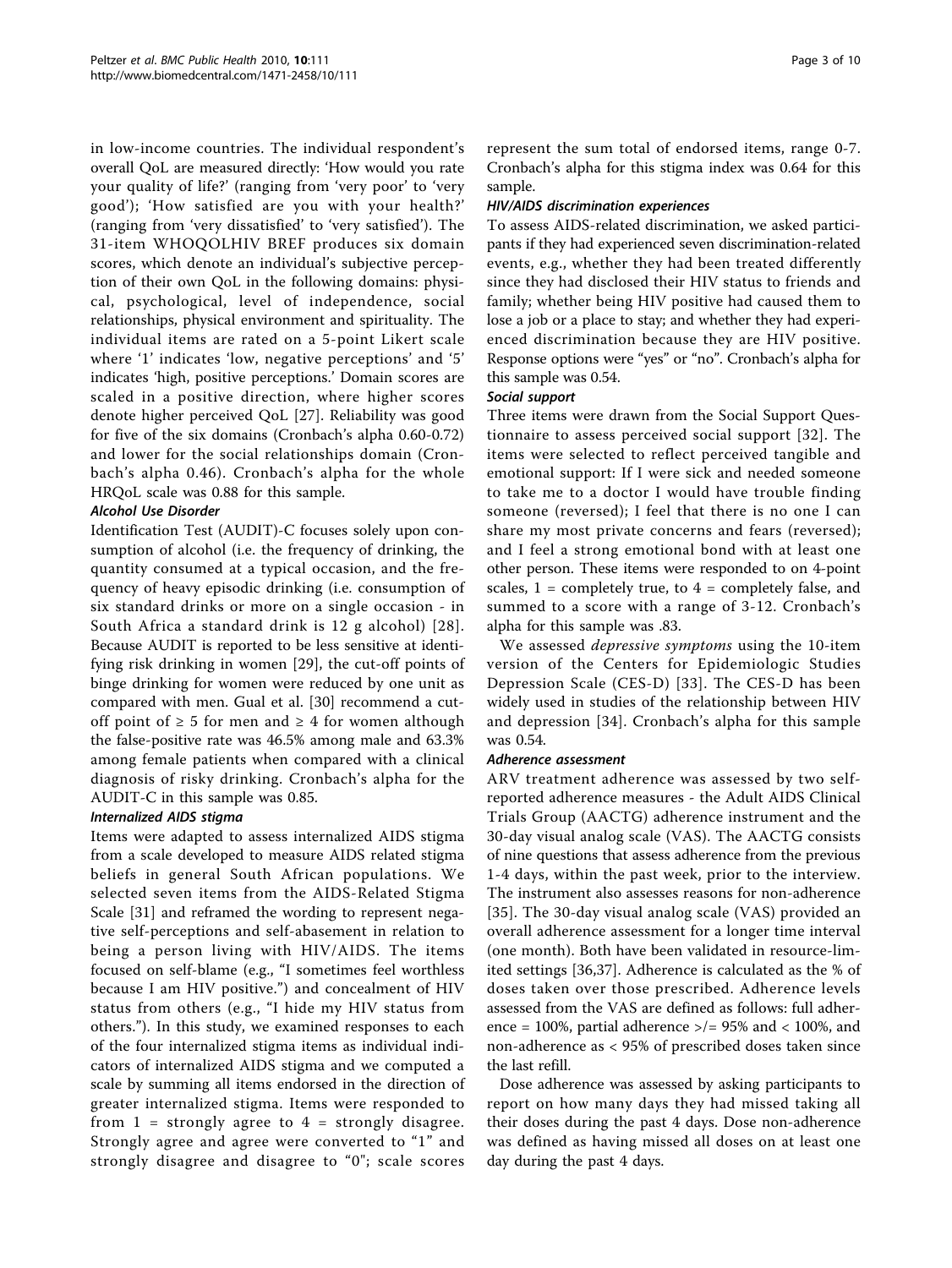Adherence to scheduling was measured by the question "Most anti-HIV medications need to be taken on a schedule, such as '2 times a day' or '3 times a day' or 'every 8 hours.' The participants were asked to report how closely they followed their specific schedule over the last 4 days using a 5-point Likert scale, ranging from "never" to "all the time." Schedule non-adherence was defined as having missed scheduling in the past 4 days. Adherence to dietary instructions was measured by first asking "Do any of your anti-HIV medications have special food instructions, such as 'take with food' or 'on an empty stomach' or 'with plenty of fluids'?" If the response was "yes," participants were asked to rate how often they had followed dietary instructions over the last 4 days using a 5-point Likert scale, ranging from never" to "all the time." Schedule non-adherence was defined as having missed scheduling in the past 4 days. Food non-adherence was defined as not having followed special instructions over the last 4 days.

The LifeWindows Information-Motivation-Behavioural Skills ART adherence questionnaire (LW-IMB-AAQ) [[38](#page-9-0),[39\]](#page-9-0). Each LW-IMB-AAQ item represents a barrier primarily falling within the I (Information), M (Motivation), or B (Behavioural Skills) constructs. Adherence information was assessed with five items  $(\alpha, 69)$ . Example for an information item: "I know what to do if I miss a dose of any of my HIV medications (for example, whether or not to take the pill(s) late)." Responses to items include "yes," "no," or "don't know" ("don't know" responses were keyed as incorrect responses). Adherence motivation was assessed with ten items  $(\alpha$  .78). A "motivation" sample item: "I am worried that other people might realize that I am HIV+ if they see me taking my HIV medications." Response options were 1 = strongly disagree to 5 = strongly agree. Behavioural skills were assessed with 14 items ( $\alpha$  .73). An example of a behavioural skills item: "How hard or easy is it for you to stay informed about HIV treatment?" Response options were  $1 =$  cannot do at all to  $5 =$  certain you can do.

## Data analysis

Data were analyzed using Statistical Package for the Social Sciences (SPSS) for Windows software application programme version 17.0. Frequencies, means, standard deviations, median, interquartile range, were calculated to describe the sample. Uni- and bi-variate analyses and, multiple logistic regressions were used to investigate associations between the outcomes ART adherence and socioeconomic variables, health related variables, and behavioural variables as well as information-mativationbehavioural skills model variables. Associations were

considered significant at P < 0.05. Separate multivariable logistic regression analyses were conducted for sociodemographic variables, health related variables and behavioural variables (moderating factors) and information-mativation-behavioural skills model variables and ART adherence. All variables statistically significant at the P < .01 level in bivariate analyses were included in the multivariate model. No significant interactions were found between socioeconomic variables, health related variables, behavioural variables and information-mativation-behavioural skills model variables.

## Results

## Sample characteristics

Of 735 patients (29.8% male and 70.2% female) who completed assessments prior to initiation of ARVs, 525 were able to complete the assessment at six months follow-up. Of the original cohort, 75 had died, 57 had been transferred, 54 could not be traced, 23 refused the interview and 1 interview was incomplete. At six months following proposed ARV initiation, 519 patients started therapy and six failed to start treatment. Over the six month period 24 patients (4.6%) had temporarily suspended ARVs because of side effects, and three (0.6%) had changed their ARVs. HIV medications for 411 (79.2%) patients included Lamivudine (3TC), Stavudine  $(d4T)$  + Efavirenz (Stocrin) and for 108 (20.8%) Lamivudine (3TC), Stavudine (d4T) + Nevirapine. Fixed dose combination of ARVs was not available for patients on this programme during the time of the study.

Nearly three-quarters (73.5%) of the 519 patients who had initiated ARVs in this sample were female, 62.2% of whom were between 30 and 49 years old. Nearly threequarters (73.3%) were never married, 61.9% had Grade 8 or higher formal education, almost all (98.8%) were Zulu and the largest religious affiliation was charismatic churches (38.5%). The majority of the sample (61.7%) lived in rural areas and was unemployed (59.6%). Only 31.7% of respondents had a formal salary as their main source of household income and 52.5% was in receipt of a disability grant. Those who were followed up at six months ( $n = 525$ ) were compared to those who could not be followed up  $(n = 210)$  on sex, age, formal education, urban or rural residence, HIV symptoms, CD4 cell count and in recept of a disability grant. We found that those who could not be followed up were more likely to be male ( $\chi^2$  = 8.13, P = .004) and had a lower CD4 cell count (t = -2.55, p = .011) ( $\nu$ . Table [1](#page-4-0)).

## Health characteristics

Most patients (75.2%) had been diagnosed with HIV in the year prior to study recruitment. The median CD4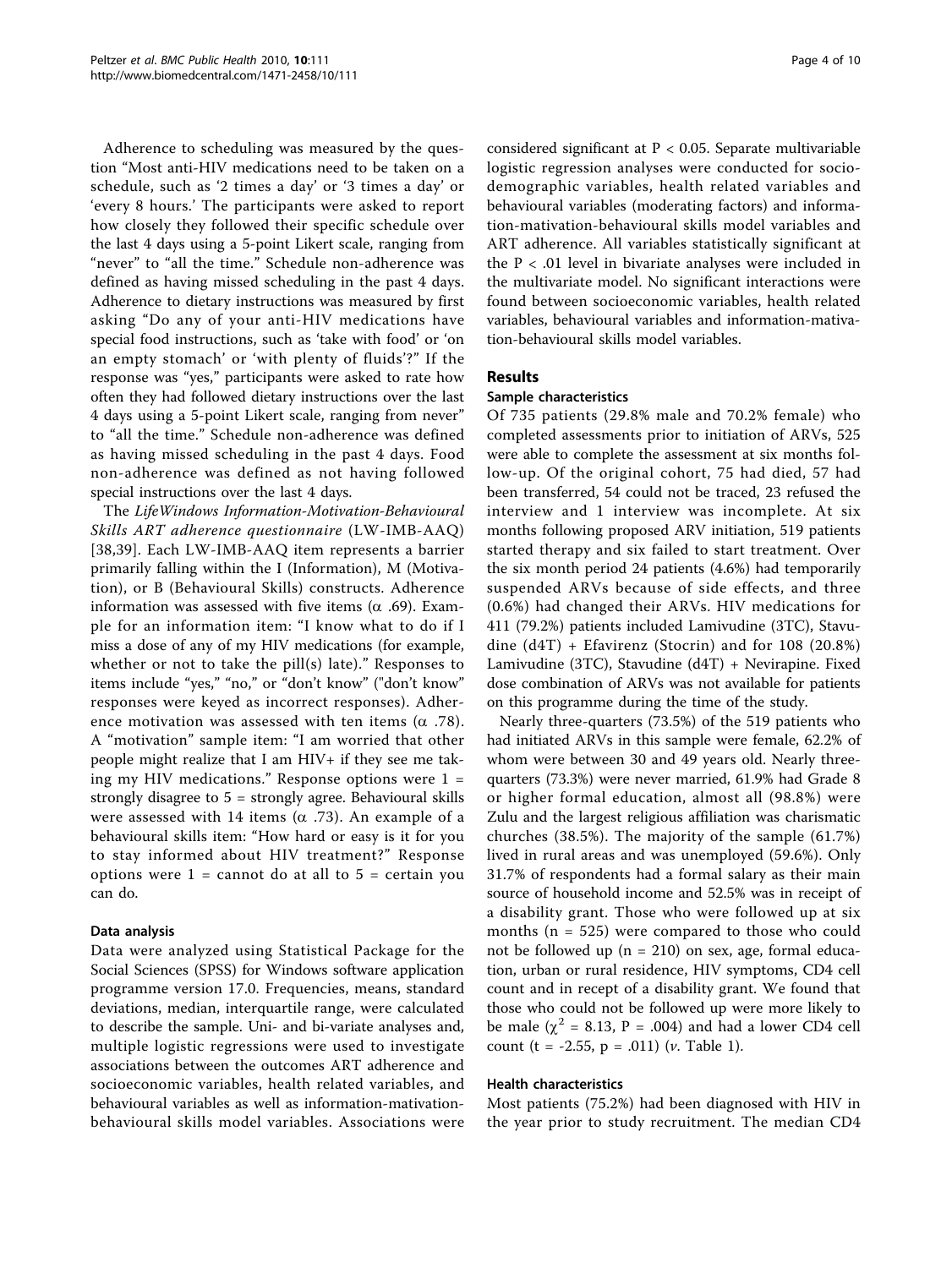#### <span id="page-4-0"></span>Table 1 Sample characteristics

| Variable                                          | $N = 519$ | %    |
|---------------------------------------------------|-----------|------|
| Sex                                               |           |      |
| Male                                              | 139       | 26.6 |
| Female                                            | 370       | 73.4 |
| Age in years                                      | 136       | 26.3 |
| 18-29                                             | 222       | 42.9 |
| 30-39                                             | 100       | 19.3 |
| 40-49                                             | 59        | 11.4 |
| 50 and above                                      |           |      |
| Marital status                                    |           |      |
| Never married                                     | 379       | 73.3 |
| Currently married                                 | 68        | 13.2 |
| Cohabitating                                      | 40        | 7.7  |
| Divorced/separated                                | 11        | 2.2  |
| Widowed                                           | 19        | 3.7  |
| Highest education                                 |           |      |
| None                                              | 40        | 7.7  |
| Up to Grade 7                                     | 157       | 30.4 |
| Grade 8-11                                        | 221       | 42.7 |
| Grade 12 or more                                  | 99        | 19.1 |
| Ethnicity                                         |           |      |
| Zulu                                              | 513       | 98.8 |
| Other                                             | 6         | 1.2  |
| Religious affiliation                             |           |      |
| African/traditional                               | 52        | 10.0 |
| Christian (Protestant churches)                   | 73        | 14.1 |
| Christian (Catholic)                              | 49        | 9.4  |
| Apostolic                                         | 48        | 9.2  |
| Zion Christian Church                             | 152       | 29.3 |
| Other                                             | 71        | 14.0 |
| No religion                                       | 74        | 14.3 |
| Residence                                         |           |      |
| Rural village                                     | 221       | 42.7 |
| Informal settlements (slums)                      | 31        | 6.0  |
| Urban/metropolitan areas                          | 49        | 9.5  |
| Township                                          | 118       | 22.8 |
| Farm                                              | 98        | 19.0 |
| <b>Employment situation</b>                       |           |      |
| Housewife, home maker                             | 76        | 15.0 |
| Unemployed                                        | 303       | 59.6 |
| Employed                                          | 115       | 22.6 |
| Pensioner, student, disabled                      | 21        | 4.2  |
| Main source of household income                   |           |      |
| Formal salary                                     | 162       | 31.7 |
| Contribution by family members                    | 86        | 16.9 |
| Government grant                                  | 113       | 22.1 |
| Grants/donations by private welfare organizations | 80        | 15.7 |
| No income (other than social grant)               | 38        | 7.4  |
| Other                                             | 32        | 6.3  |
| Disability grant ("for HIV/AIDS")                 |           |      |
| Yes                                               | 268       | 52.5 |
| No                                                | 242       | 47.5 |
|                                                   |           |      |

count at follow-up was 130 cells/cu.mm compared to 119 cells/cu.mm prior to ARV initiation. The mean number of HIV symptoms reported at follow-up was 1.21, 6.6% of patients were receiving TB treatment, 10.3% had at least one hospital admission in the past six months, and 25.6% had seen an ARV treatment buddy at least once in the past six months. Patients with an identified adherence problem are referred to a treatment buddy  $(\nu)$ . Table [2](#page-5-0)).

## ART adherence

Using the 30-day visual analog scale (VAS) 427 patients (82.9%) were 95% adherent in the month prior to the survey. Results from the AACTG adherence instrument found that on the 4-day recall dose adherence, 15.5% of patients were non-adherent (having missed at least one full day of medication in the past four days). 70.8% of patients were adherent to all parameters (dose, schedule and food). Pearson correlation among the two adherence outcome measures (VAS and AACTG) using categorical cutoffs to define adherence indicated a moderate level of association ( $r = .56$ ,  $P < .001$ ). From those found nonadherent on the VAS (17.1%) 85.2% were also found to be non-adherent on the AACTG measure  $(v.$  Table [3](#page-5-0)).

## Determinants of ART adherence

Both the VAS and the dose, schedule and food adherence indicator found levels of adherence amongst urban residents to be almost 3 times greater than that of rural residents. The VAS indicator found greater adherence amongst those with lower levels of education and amongst single, separated, divorced or widowed groups compared to those married and cohabiting  $(\nu$ . Table [4](#page-6-0)).

After adjusting for health-related variables, for both indicators adherence was lower amongst those with higher depression scores and for those with low scores in the Environment domain (safety/healthy physical environment/enough money/access to information/ opportunity for leisure activities/transport/access to health services). The dose, schedule and food adherence indicator found adherence to be 3.3 times greater amongst patients with a CD4 count above 200 cells/uL, 4.6 times greater among patients with the 3TC, d4T + Nevirapine regimen and higher overall quality of life. The VAS adherence indicator found higher adherence amongst patients with lower scores in the Spirituality/ religion/personal beliefs domain, with higher general health perception scores and with higher scores in social relationships domain (v. Table [5\)](#page-7-0).

Table [6](#page-8-0) presents crude and adjusted odds ratios for adherence when taking into account different behavioural variables (moderating) factors and information-motivation-behavioural skills model variables. For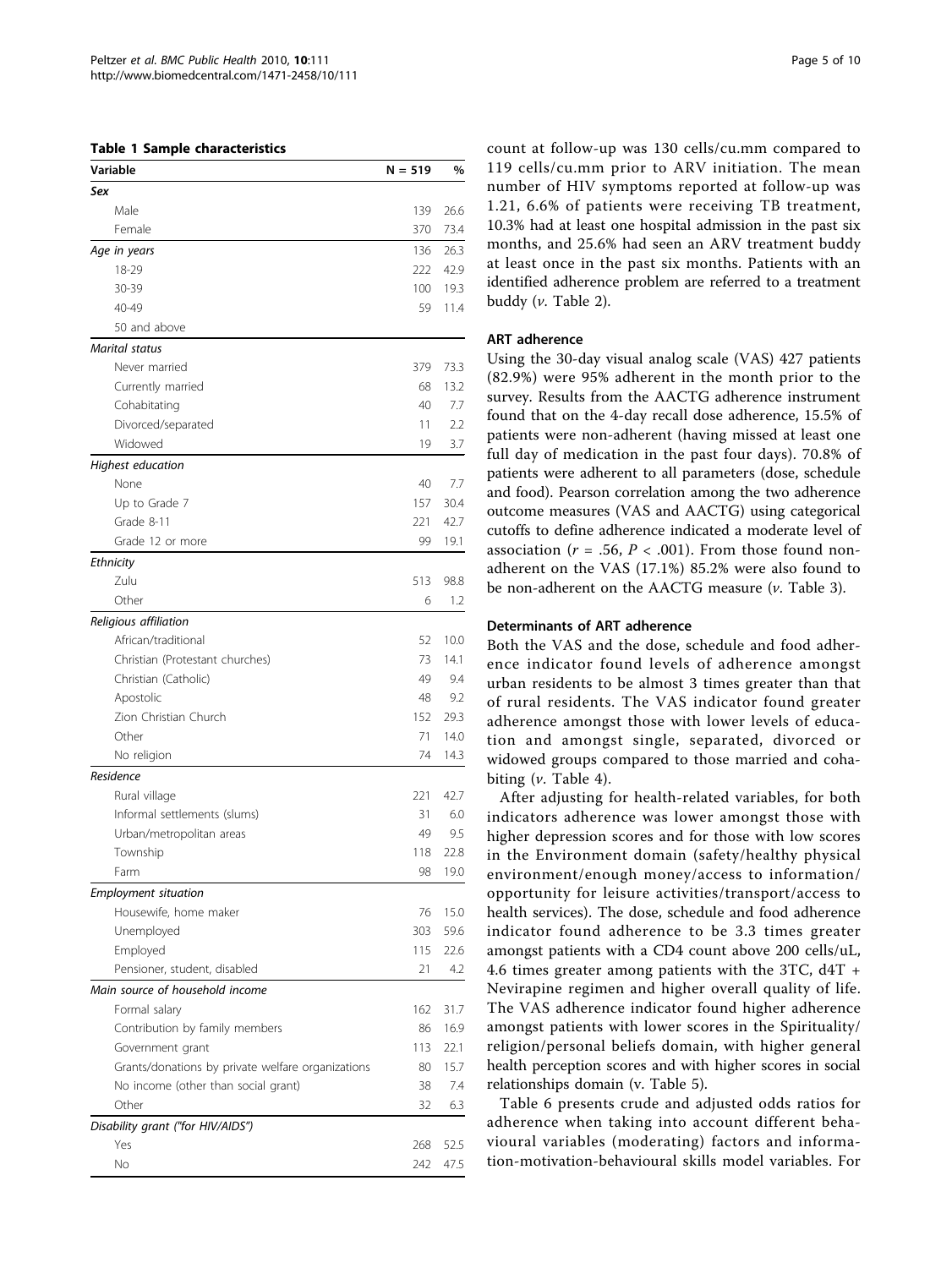<span id="page-5-0"></span>

| Variable                                                                                     | $N = 519$       | %    |
|----------------------------------------------------------------------------------------------|-----------------|------|
| Time since HIV diagnosis                                                                     |                 |      |
| 2007/8                                                                                       | 379             | 75.2 |
| 2006-1995                                                                                    | 125             | 24.8 |
| CD4 count (cells/uL) = Median = 130 (IQR = 72-185) (at baseline: Median = 119; IQR = 59-163) |                 |      |
| 1-99                                                                                         | 188             | 37.2 |
| 100-200                                                                                      | 232             | 45.9 |
| >200                                                                                         | 85              | 16.8 |
| Number of HIV symptoms (range 0-20) M(SD)                                                    | 1.21(2.60)      |      |
| Overall Quality of Life (range 1-5) M(SD)                                                    | 4.3(0.7)        |      |
| General health perceptions (range 1-5) M(SD)                                                 | 4.4(0.7)        |      |
| Depression score (range 10-40) M(SD)                                                         | 17.3(3.3)       |      |
| Receiving TB treatment                                                                       | 34              | 6.6  |
| Hospital admission in the past 6 months                                                      | 53              | 10.3 |
| Participated in support group in the past 6 months                                           | 14              | 2.7  |
| Seen someone for counseling/support in the past 6 months                                     | 123             | 23.8 |
| Seen an ARV treatment buddy in the past 6 months                                             | $132*$          | 25.6 |
| Had alcohol in the past month                                                                | 13              | 2.5  |
| AUDIT-C 4 or more                                                                            | 10 <sup>1</sup> | 1.9  |
| Stigma score (range 0-7) M(SD)                                                               | 2.8(1.8)        |      |
| Discrimination experience score (range 0-5) M(SD)                                            | 0.87(1.11)      |      |
| Social support score (range 3-12) M(SD)                                                      | 8.3(2.3)        |      |
|                                                                                              |                 |      |

\*Of those who saw a treatment buddy, 93% saw a buddy only once in the past 6 months

Table 3 ART adherence

|                                            |              | n   | %    |
|--------------------------------------------|--------------|-----|------|
| 30-day VAS at 95%                          | Adherent     | 427 | 82.9 |
|                                            | Non-adherent | 88  | 17.1 |
| Self-reported 4-day recall dose adherence  | Adherent     | 435 | 84.5 |
|                                            | Non-adherent | 80  | 15.5 |
| Self-reported time adherence               | Adherent     | 372 | 72.4 |
|                                            | Non-adherent | 142 | 27.6 |
| Self-reported food adherence               | Adherent     | 369 | 71.7 |
|                                            | Non-adherent | 146 | 28.3 |
| Adherence to all (Dose, Schedule and Food) | Adherent     | 364 | 70.8 |
|                                            | Non-adherent | 150 | 29.2 |

both adherence indicators, discrimination experiences were associated with lower adherence, and higher scores in adherence information and behavioural skills were associated with higher adherence. For the VAS adherence indicator, higher social support scores were associated with higher adherence. For the dose, schedule and food adherence indicator, using herbal medicines for HIV was associated with lower adherence (v. Table [6](#page-8-0)).

## **Discussion**

A good proportion of patients were found to be adherent using both adherence instruments (VAS 82.9%; AATCG 70.8%). These good figures are similar to that of 77% found for African patients the meta-analysis by Mills and colleagues [\[40](#page-9-0)]. Such good rates may however decline the longer patients are on treatment. Kalichman et al. [[41\]](#page-9-0) found that the VAS yielded adherence rates that paralleled unannounced pill counts and differed from AATCG recall suggesting that the VAS offers a valid method of assessing medication adherence. However, the combined dose, schedule and food adherence indicator of the AATCG may be useful in identifying schedule and food adherence, and found in this study different adherence rates and influencing factors as compared to the VAS. For example, lower dose, schedule and food adherence was found for patients on 3TC, d4T + Efavirenz regimen and those who were taking herbal medicine for HIV.

Important socio-economic predictors of ART adherence in this South African sample include urban area of residence and adequate physical environment including transport and access to health services. Living in an urban area is likely to be associated with lower transport costs and fewer disruptions in access to medications, which other studies have found to be a facilitators of adherence [[11,18,20](#page-9-0)].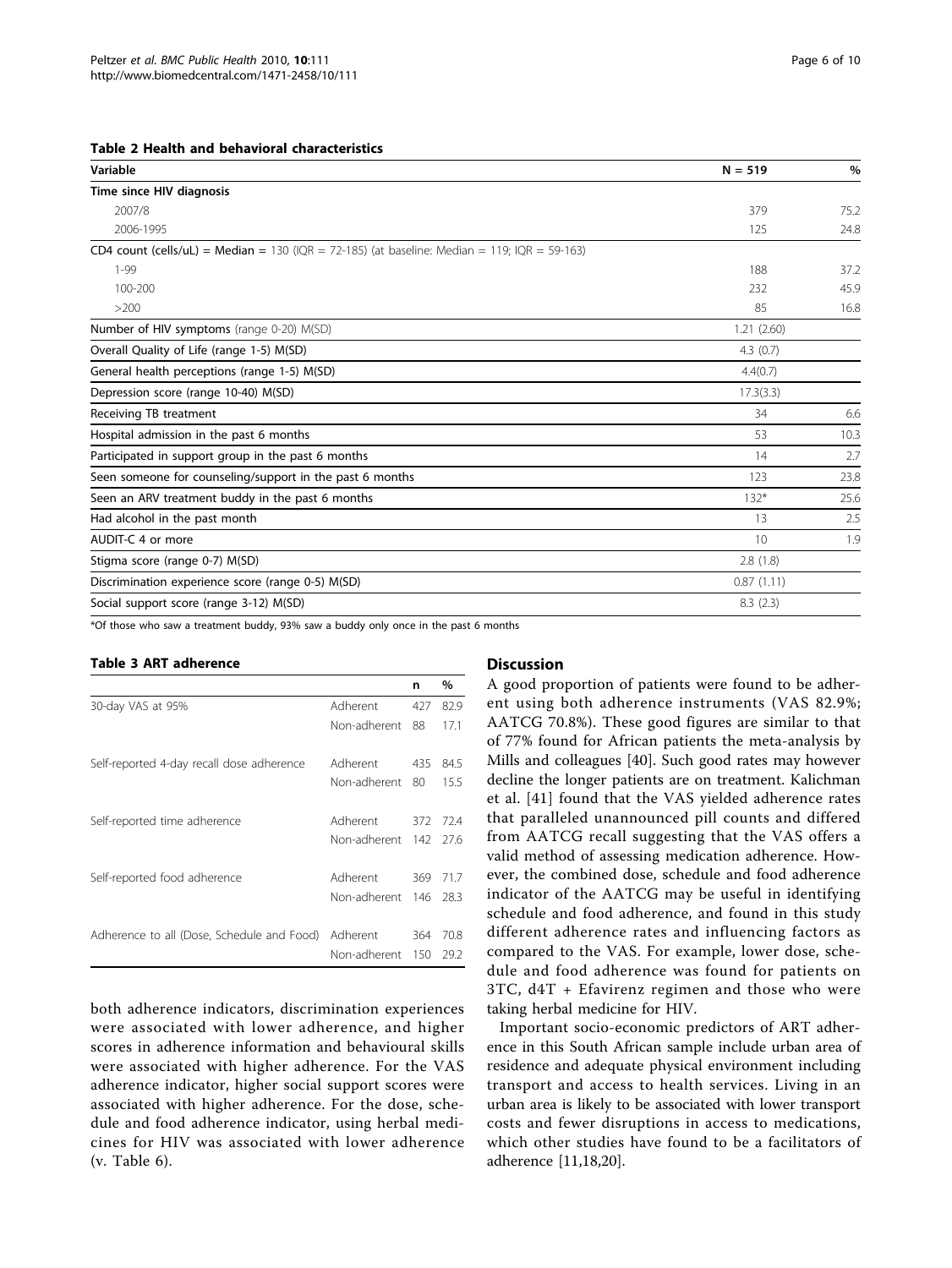|                                   | VAS adherence $( \geq 95\%)$ |                        |      | Dose, schedule and food adherence |      |  |  |
|-----------------------------------|------------------------------|------------------------|------|-----------------------------------|------|--|--|
|                                   | $N = 519 (%)$                | Crude OR<br>(95% CI)   |      | Crude OR<br>(95% CI)              | P    |  |  |
| Sex                               |                              |                        |      |                                   |      |  |  |
| Female                            | 370 (26.6)                   | 1.00                   |      | 1.00                              |      |  |  |
| Male                              | 139 (73.4)                   | $1.08(0.54-1.56)$      | .747 | $1.03$ $(0.63 - 1.50)$            | .887 |  |  |
| Age                               |                              | $0.99(0.97-1.02)$      | .673 | 1.01 (0.99-1.03)                  | .615 |  |  |
| Formal education                  |                              |                        |      |                                   |      |  |  |
| lower (up to Grade 7)             | 197 (38.1)                   | 1.00                   |      | 1.00                              |      |  |  |
| higher (Grade 8 or more)          | 320 (61.9)                   | $0.89$ $(0.81 - 1.00)$ | .050 | $0.99$ $(0.91 - 1.08)$            | .895 |  |  |
| Marital status                    |                              |                        |      |                                   |      |  |  |
| Married/cohabitating              | 108 (20.9)                   | 1.00                   |      | 1.00                              |      |  |  |
| Single/separated/divorced/widowed | 409 (79.2)                   | 1.79 (1.02-3.00)       | .028 | $0.99(0.62 - 1.59)$               | .974 |  |  |
| Employment status                 |                              |                        |      |                                   |      |  |  |
| Unemployed                        | 393 (77.4)                   | 1.00                   |      | 1.00                              |      |  |  |
| Employed                          | 115 (22.6)                   | $1.00(0.58-1.74)$      | .991 | 1.23 (0.77-1.97)                  | .386 |  |  |
| On disability grant ("for AIDS")  |                              |                        |      |                                   |      |  |  |
| <b>No</b>                         | 242 (47.5)                   | 1.00                   |      | 1.00                              |      |  |  |
| Yes                               | 268 (52.5)                   | 1.09 (0.69-1.72)       | .722 | $0.91$ $(0.62 - 1.34)$            | .642 |  |  |
| Residence                         |                              |                        |      |                                   |      |  |  |
| Rural                             | 319 (61.7)                   | 1.00                   |      | 1.00                              |      |  |  |
| Urbanct                           | 198 (38.3)                   | 2.78 (1.60-4.83)       | .000 | 3.34 (2.13-5.25)                  | .000 |  |  |

#### <span id="page-6-0"></span>Table 4 Association between socioeconomic variables and ART adherence

For health-related variables in this sample, lower depression scores were significantly associated with higher adherence for both adherence indicators. Other studies have similarly found that psychological health [[11,20\]](#page-9-0) is an important facilitator of adherence. Patients who had a CD4 count greater than 200 cells/uL, higher environment domain scores and better general health perception and overall quality of life scores reported higher adherence at their 6 month follow up. In a recent South African study, Wouters, Van Dammeb and Van Loon [\[42\]](#page-9-0) found that baseline health (CD4 count) significantly influenced treatment outcomes during the first 6 months of ART. Patients with higher CD4 counts and better perceptions of their health are likely to have witnessed greater improvements in their health as a result of commencing ART. As Mills and colleagues meta-analysis indicates, this is likely to facilitate adherence.

Whilst the use of prayer predicted higher adherence in a Zambian study [[20\]](#page-9-0), the use of prayer was not associated with levels of adherence in the present study and was therefore excluded from analysis. The 'spirituality/ religion/personal beliefs' domain contains items about whether the respondent considers their life to be meaningful, to what extent they are bothered about others blaming them for their illness, whether they fear for the future or worry about death and dying because of HIV. Higher scores (more positive attitudes about life and fewer worries about dying) in this domain were associated with lower adherence. These patients may have a lower perceived need for ART than other patients.

Behavioural variables associated with greater adherence include, high scores for IMB adherence information and behavioural skills and not using herbal medicines. Having greater knowledge about HIV and ARVs and greater HIV treatment behavioural skills and not using herbal medicines are known facilitators of adherence and confirm the IMB mdel [[17-20](#page-9-0),[40\]](#page-9-0). Equally, higher social support scores and experiencing less discrimination were predictors of higher adherence in this study. Further research is needed to identify risk factors and to improve retention thorugh the use of social networks or emerging technologies for patients at risk for poor adherence [[43](#page-9-0)].

## Limitations

This study also has limitations. For more than 95% of the patients studied viral loads were not available from medical records; they had not been done. So an important outcome of ART and ART adherence viral suppression could not be assessed. The patients who died or were lost to follow-up in the first 6 months were not included in the present study (selection bias). Some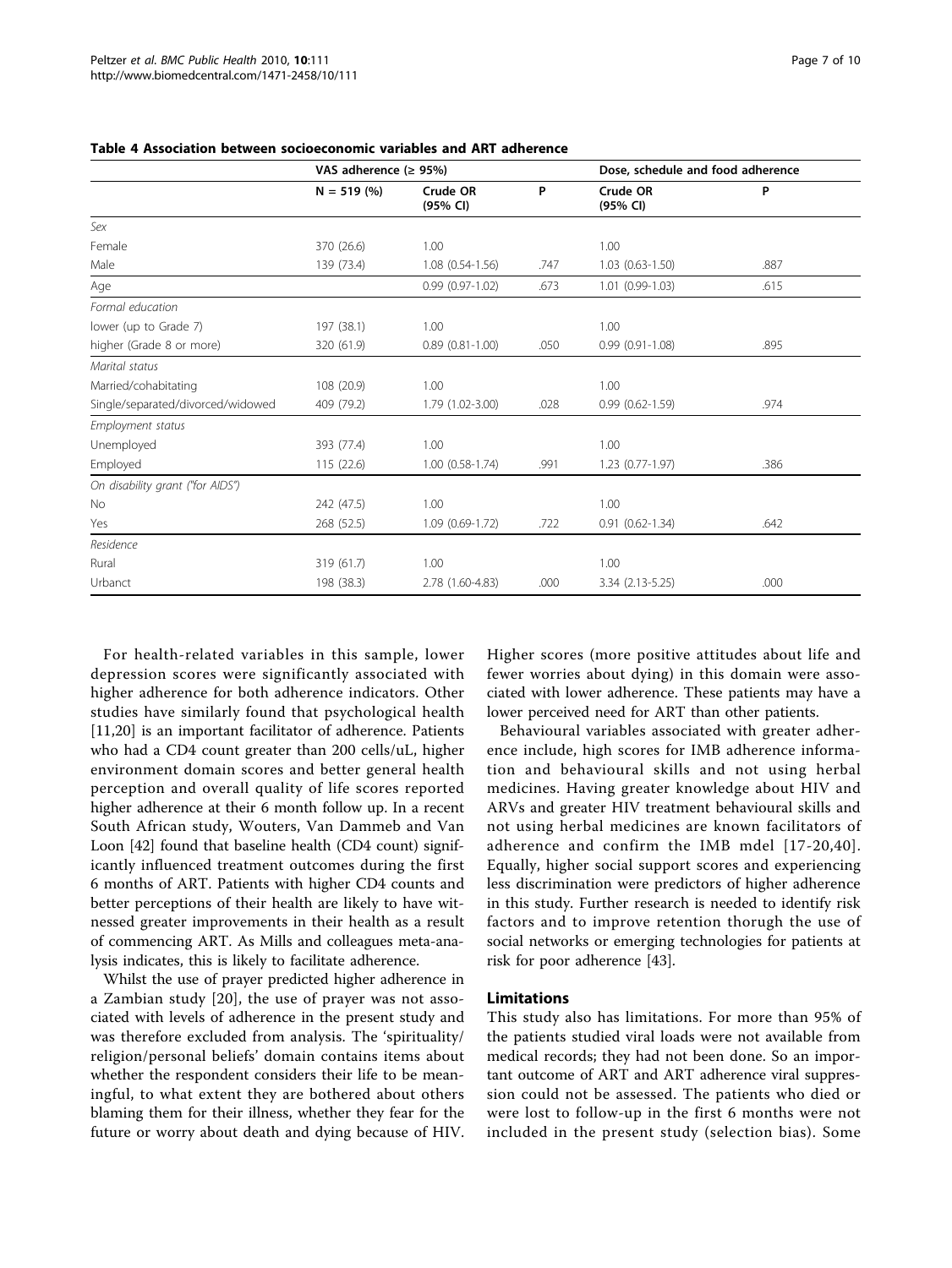|                                                       |             | VAS adherence ( $\geq$ 95%) |   |                                                                                    | Dose, schedule and food adherence |                               |      |                                           |      |
|-------------------------------------------------------|-------------|-----------------------------|---|------------------------------------------------------------------------------------|-----------------------------------|-------------------------------|------|-------------------------------------------|------|
|                                                       | N(%)<br>519 | Crude OR<br>(95% CI)        | P | Adjusted<br>OR <sup>a, b</sup><br>(95% CI)                                         | P                                 | Crude OR<br>(95% CI)          | P    | Adjusted OR <sup>a, c</sup> P<br>(95% CI) |      |
| Time since diagnosis                                  |             |                             |   |                                                                                    |                                   |                               |      |                                           |      |
| 2006-1995                                             | 125 (24.8)  | 1.00                        |   |                                                                                    |                                   | 1.00                          |      |                                           |      |
| 2007/8                                                | 379 (75.2)  | $0.49(0.26-0.92)$ .026      |   |                                                                                    |                                   | $0.80(0.50-1.26)$ .330 -      |      |                                           |      |
| Hospital admission in the past 6 months               |             |                             |   |                                                                                    |                                   |                               |      |                                           |      |
| No                                                    | 463 (89.7)  | 1.00                        |   |                                                                                    |                                   | 1.00                          |      |                                           |      |
| Yes                                                   | 53 (10.3)   | $1.51$ (0.62-3.69) .326     |   |                                                                                    |                                   | $0.98(0.51-1.85)$ .937 -      |      |                                           |      |
| CD4 count                                             |             |                             |   |                                                                                    |                                   |                               |      |                                           |      |
| $\leq 200$                                            | 420 (83.2)  | 1.00                        |   | $\cdots$                                                                           |                                   | 1.00                          |      | 1.00                                      |      |
| >200                                                  | 85 (16.8)   | 1.19 (0.63-2.26) .599       |   |                                                                                    |                                   |                               |      | 2.90 (1.52-5.53) .001 3.32 (1.18-9.38)    | .023 |
| HIV symptoms (range 0-20)                             |             |                             |   |                                                                                    |                                   |                               |      |                                           |      |
| M (SD)                                                | 1.2(2.6)    | $1.08$ (0.96-1.21) .213     |   |                                                                                    |                                   | $1.06(0.97-1.15)$ .199 -      |      |                                           |      |
| Overall Quality of Life <sup>d</sup>                  |             |                             |   |                                                                                    |                                   |                               |      |                                           |      |
| M (SD)                                                | 4.3(0.7)    |                             |   | 2.87 (2.00-4.10) .000 0.94 (0.52-1.68) .830 3.91 (2.71-5.65) .000 2.06 (1.07-3.98) |                                   |                               |      |                                           | .031 |
| General health perceptions <sup>d</sup>               |             |                             |   |                                                                                    |                                   |                               |      |                                           |      |
| M (SD)                                                | 4.4(0.7)    |                             |   | 2.69 (1.95-3.73) .000 1.72 (1.01-2.95) .047 3.72 (2.62-5.28) .000 1.57 (0.89-2.79) |                                   |                               |      |                                           | .121 |
| <b>WHOQOL-HIV BREFscores</b>                          |             |                             |   |                                                                                    |                                   |                               |      |                                           |      |
| Physical domain <sup>e</sup>                          | 15.6(2.7)   |                             |   | 1.35 (1.22-1.49) .000 0.94 (0.78-1.13) .512 1.54 (1.40-1.69) .000 0.87 (0.70-1.08) |                                   |                               |      |                                           | .201 |
| Psychological domain <sup>e</sup>                     | 14.6(3.2)   |                             |   | 1.40 (1.28-1.53) .000 1.17 (0.97-1.41) .099 1.65 (1.50-1.81)                       |                                   |                               |      | $.000$ $1.00$ $(0.81 - 1.23)$             | .970 |
| Level of independence domain <sup>e</sup>             | 14.5(1.9)   | 1.42 (1.29-1.56) .080       |   | $\mathbf{r}$                                                                       |                                   | $1.10(0.98-1.24)$             | .103 |                                           |      |
| Social relationships domain <sup>e</sup>              | 13.4(2.6)   |                             |   | 1.52 (1.37-1.69) .000 1.14 (1.00-1.30) .048 1.65 (1.49-1.83) .000 1.05 (0.89-1.24) |                                   |                               |      |                                           | .549 |
| Environment domain <sup>e</sup>                       | 13.9(2.6)   |                             |   | 1.76 (1.56-2.00) .000 1.56 (1.28-1.89)                                             |                                   | $.000$ $2.46$ $(2.11 - 2.87)$ |      | .000 2.21 (1.71-2.86)                     | .000 |
| Spirituality/religion/personal beliefs domaine        | 15.3(2.9)   |                             |   | 1.17 (1.08-1.27) .000 0.76 (0.63-0.91)                                             |                                   | $.003$ 1.40 $(1.29-1.51)$     |      | .000 1.06 (0.89-1.28)                     | .507 |
| Depression score (higher score $=$ more<br>depressed) | 17.3(3.3)   |                             |   | 0.78 (0.72-0.84) .000 0.88 (0.80-0.96)                                             |                                   | 0.06 0.63 (0.58-0.69)         |      | .000 0.71 (0.62-0.80)                     | .000 |
| ART regimen                                           |             |                             |   |                                                                                    |                                   |                               |      |                                           |      |
| 3TC, d4T + Efavirenz                                  | 411 (79.2)  | 1.00                        |   | 1.00                                                                               |                                   | 1.00                          |      | 1.00                                      |      |
| 3TC, d4T + Nevirapine                                 | 108 (20.8)  |                             |   | 4.08 (1.73-9.63) .001 2.16 (0.80-5.87) .130 5.25 (2.57-                            |                                   | 10.72)                        |      | .000 4.61 (1.48-14.34)                    | .008 |

## <span id="page-7-0"></span>Table 5 Association between health-related variables and ART adherence

<sup>a</sup>Using block entry;<sup>b</sup>Hosmer and Lemeshow Chi-square = 11.67, df = 8, p = .166; <sup>b</sup>Cox & Snell R<sup>2</sup> .26; <sup>b</sup> Nagelkerke R<sup>2</sup> .42;

<sup>c</sup>Hosmer and Lemeshow Chisquare = 25.05, df = 8, p.002; <sup>c</sup>Cox & Snell R<sup>2</sup> .54; <sup>c</sup> Nagelkerke R<sup>2</sup> .76

<sup>d</sup> Mean scores range from 1 to 5, with 5 indicating the highest, most positive perceptions of quality of life or general health perceptions.

<sup>e</sup> Overall domain scores range from 4 to 20, with 20 indicating the highest, most positive perceptions.

factors such as food insecurity, transportation barriers, and structural barriers of ARV adherence were not assessed [[40](#page-9-0)]. Further, the assessment of ART adherence and other measures relied on self-report. However, there is increasing evidence indicating that adherence is reliably reported [[41,44](#page-9-0)]. Caution is also urged in generalizing findings to other districts and provinces in the country. Investigation of factors related with long-term adherence would require longer follow-up than the current study.

## Conclusions

The adherence rate found in this study seems to be good. The use of two different adherence indicators was important for reducing bias through self-reporting and therefore enabling a greater potential range of

determinants to be identified. Given the sample size and the large number of potential determinants of adherence in this study, variables were analysed in parsimonious subsets rather than one model. For the patients in this study, particularly those not living in urban areas, additional support may be needed to ensure patients are able to attend appointments or obtain their medications more easily. Adherence information and behavioural skills as part of the IMB model should be strengthened to improve adherence. Further psychological support is also required and patients' perceived need for ARTs should be routinely assessed. Although caution is urged in generalizing findings to other districts and provinces in the country, the results generally support the findings from other adherence studies in southern Africa.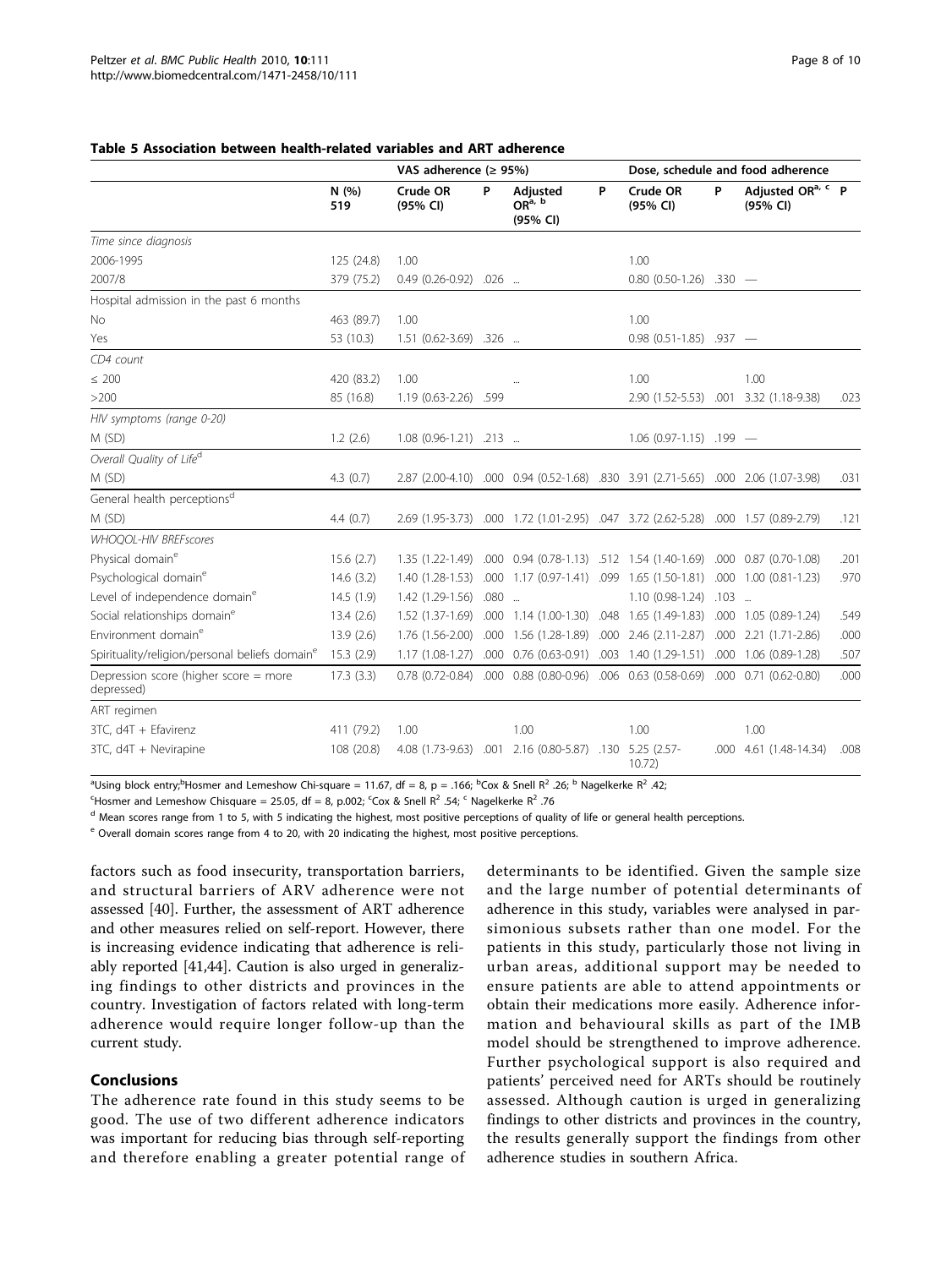|                                                                                    |             | VAS adherence ( $\geq$ 95%) |   |                                          | Dose, schedule and food adherence |                                             |   |                                         |      |
|------------------------------------------------------------------------------------|-------------|-----------------------------|---|------------------------------------------|-----------------------------------|---------------------------------------------|---|-----------------------------------------|------|
| Behavioural variables (moderating<br>factors)                                      | N(%)<br>519 | Crude OR<br>(95% CI)        | P | Adjusted OR <sup>a, b</sup><br>(95% CI)  | P                                 | Crude OR<br>(95% CI)                        | P | Adjusted OR <sup>a, c</sup><br>(95% CI) | P    |
| TCAM use for HIV                                                                   |             |                             |   |                                          |                                   |                                             |   |                                         |      |
| <b>No</b>                                                                          | 375 (72.0)  | 1.00                        |   | 1.00                                     |                                   | 1.00                                        |   |                                         |      |
| Yes                                                                                | 144 (28.0)  | $0.41(0.28-0.66)$           |   | $.000$ $0.62$ $(0.29-1.34)$              |                                   | .226 0.66 (0.43-1.00) .049                  |   |                                         |      |
| Herbal use for HIV                                                                 |             |                             |   |                                          |                                   |                                             |   |                                         |      |
| <b>No</b>                                                                          | 476 (92.0)  | 1.00                        |   | 1.00                                     |                                   | 1.00                                        |   | 1.00                                    |      |
| Yes                                                                                | 43 (8.0)    |                             |   | $0.13$ (0.07-0.26) .000 0.70 (0.21-1.61) |                                   | .296 0.04 (0.02-0.12)                       |   | $.000$ $0.12$ $(0.03 - 0.51)$           | .004 |
| Past month alcohol use                                                             |             |                             |   |                                          |                                   |                                             |   |                                         |      |
| <b>No</b>                                                                          | 509 (97.5)  | 1.00                        |   | 1.00                                     |                                   | 1.00                                        |   |                                         |      |
| Yes                                                                                | 13(2.5)     | $0.08$ $(0.03 - 0.28)$      |   | .000 0.47 (0.04-5.84)                    |                                   | .556 0.03 (0.00-0.25) .001                  |   |                                         |      |
| AUDIT-C 4 or more                                                                  |             |                             |   |                                          |                                   |                                             |   |                                         |      |
| <b>No</b>                                                                          | 506 (98.1)  | 1.00                        |   | 1.00                                     |                                   | 1.00                                        |   |                                         |      |
| Yes                                                                                | 10(1.9)     | $0.08$ $(0.02 - 0.33)$      |   | .000 0.76 (0.04-13.48)                   |                                   | .851 0.04 (0.01-0.35) .003                  |   |                                         |      |
| Discrimination experiences score (higher<br>score= higher level of discrimination) |             | $0.44(0.36 - 0.54)$         |   | .000 0.60 (0.46-0.78)                    | .000                              | 0.20 (0.15-0.27) .000 0.28 (0.19-0.41)      |   |                                         | .000 |
| Stigma score (higher score= higher<br>stigma)                                      |             | $1.11$ (0.97-1.27) $.141$   |   |                                          |                                   | $0.98$ $(0.88-1.09)$ .717                   |   |                                         |      |
| Social support score (higher score $=$ higher<br>support                           |             |                             |   | 1.26 (1.13-1.40) .000 1.20 (1.00-1.45)   |                                   | .046 1.17 (1.08-1.28) .000 0.97 (0.81-1.17) |   |                                         | .769 |
| Information-motivation-behavioural<br>skills model                                 |             |                             |   |                                          |                                   |                                             |   |                                         |      |
| IMB adherence information (higher score<br>= higher adherence information)         |             | $1.42(1.31-1.55)$           |   | $.000$ 1.11 $(1.01 - 1.22)$              |                                   | .032 1.55 (1.43-1.69)                       |   | $.000$ 1.26 $(1.12 - 1.43)$             | .000 |
| IMB adherence motivation (higher score =<br>higher adherence motivation)           |             |                             |   | 1.13 (1.08-1.17) .000 1.03 (0.97-1.10)   |                                   | $.333$ 1.14 (1.10-1.18)                     |   | $.000$ 1.02 $(0.96-1.10)$               | .482 |
| IMB behavioral skills (higher score $=$<br>higher behavioural skills)              |             |                             |   | 1.21 (1.16-1.26) .000 1.07 (1.01-1.14)   |                                   | .023 1.34 (1.28-1.41) .000 1.14 (1.07-1.21) |   |                                         | .000 |

## <span id="page-8-0"></span>Table 6 Association between behavioural variables (moderating factors), information-motivation-behavioural skills model and ART adherence

<sup>a</sup> Using block entry; <sup>b</sup>Hosmer and Lemeshow Chi-square = 4.93, df = 8, p = .7.65; <sup>b</sup>Cox & Snell R<sup>2</sup> .25; <sup>b</sup> Nagelkerke R<sup>2</sup> .41;

<sup>c</sup>Hosmer and Lemeshow Chisquare = 13.26, df = 8, p.103;  $\degree$ Cox & Snell R<sup>2</sup> .52;  $\degree$  Nagelkerke R<sup>2</sup> .74

#### Acknowledgements

We thank the TIBOTEC REACH initiative for funding this study.

#### Author details

<sup>1</sup> Health Systems Research Unit, Social Aspect of HIV/AIDS and Health, Human Sciences Research Council, Pretoria, South Africa. <sup>2</sup>Department of Psychology, University of the Free State, Bloemfontein, South Africa. <sup>3</sup>Centre for Population Studies, London School of Hygiene and Tropical Medicine, London, UK. <sup>4</sup>Centre for the study of Sexual Health and HIV, Homerton University Hospital NHS Foundation Trust, London, UK.

#### Authors' contributions

KP and NFDP conceptualized and designed the study, analysed and interpreted the data, drafted and revised the manuscript. SR participated in data collection, analysis and drafting of manuscript. JA participated in the design of the study and data analysis. All authors read and approved the final draft of the manuscript.

#### Competing interests

The authors declare that they have no competing interests.

#### Received: 12 September 2009

Accepted: 5 March 2010 Published: 5 March 2010

#### References

- 1. Kredo T, Walt Van der J, Siegfried N, Cohen K: Therapeutic drug monitoring of antiretrovirals for people with HIV. Cochrane Database Systematic Review 2009, 8(3):CD007268.
- 2. Kuhn L, Semrau K, Ramachandran S, Sinkala M, Scott N, Kasonde P, Mwiya M, Kankasa C, Decker D, Thea D, Aldrovandi G: [Mortality and](http://www.ncbi.nlm.nih.gov/pubmed/19506483?dopt=Abstract) [virologic outcomes after access to antiretroviral therapy among a cohort](http://www.ncbi.nlm.nih.gov/pubmed/19506483?dopt=Abstract) [of HIV-infected women who received single-dose nevirapine in Lusaka,](http://www.ncbi.nlm.nih.gov/pubmed/19506483?dopt=Abstract) [Zambia.](http://www.ncbi.nlm.nih.gov/pubmed/19506483?dopt=Abstract) J Acquir Immune Defic Syndr 2009, 52(1):132-136.
- 3. Lohse N, Hansen A, Gerstoft J, Obel N: [Improved survival in HIV-infected](http://www.ncbi.nlm.nih.gov/pubmed/17609196?dopt=Abstract) [persons: consequences and perspectives.](http://www.ncbi.nlm.nih.gov/pubmed/17609196?dopt=Abstract) J Antimicrob Chemother 2007, 60(3):461-463.
- 4. Pallela F, Delaney K, Moorman A, Loveless M, Fuhrer J, Satten GA, Aschman DJ, Holmberg SD: [Declining morbidity and mortality among](http://www.ncbi.nlm.nih.gov/pubmed/9516219?dopt=Abstract) [patients with advanced human immunodeficiency virus infection.](http://www.ncbi.nlm.nih.gov/pubmed/9516219?dopt=Abstract) N Engl J Med 1998, 338(13):853-860.
- 5. Vergidis P, Falagas M, Hamer D: [Meta-analytical studies on the](http://www.ncbi.nlm.nih.gov/pubmed/19393910?dopt=Abstract) [epidemiology, prevention, and treatment of human immunodeficiency](http://www.ncbi.nlm.nih.gov/pubmed/19393910?dopt=Abstract) [virus infection.](http://www.ncbi.nlm.nih.gov/pubmed/19393910?dopt=Abstract) Infect Dis Clin North Am 2009, 23(2):295-308.
- 6. Lima V, Harrigan R, Murray M, Moore D, Wood E, Hogg R, Montaner J: [Differential impact of adherence on long-term](http://www.ncbi.nlm.nih.gov/pubmed/18981777?dopt=Abstract) [treatment response among naive HIV-infected individuals.](http://www.ncbi.nlm.nih.gov/pubmed/18981777?dopt=Abstract) AIDS 2008, 22:2371-2380.